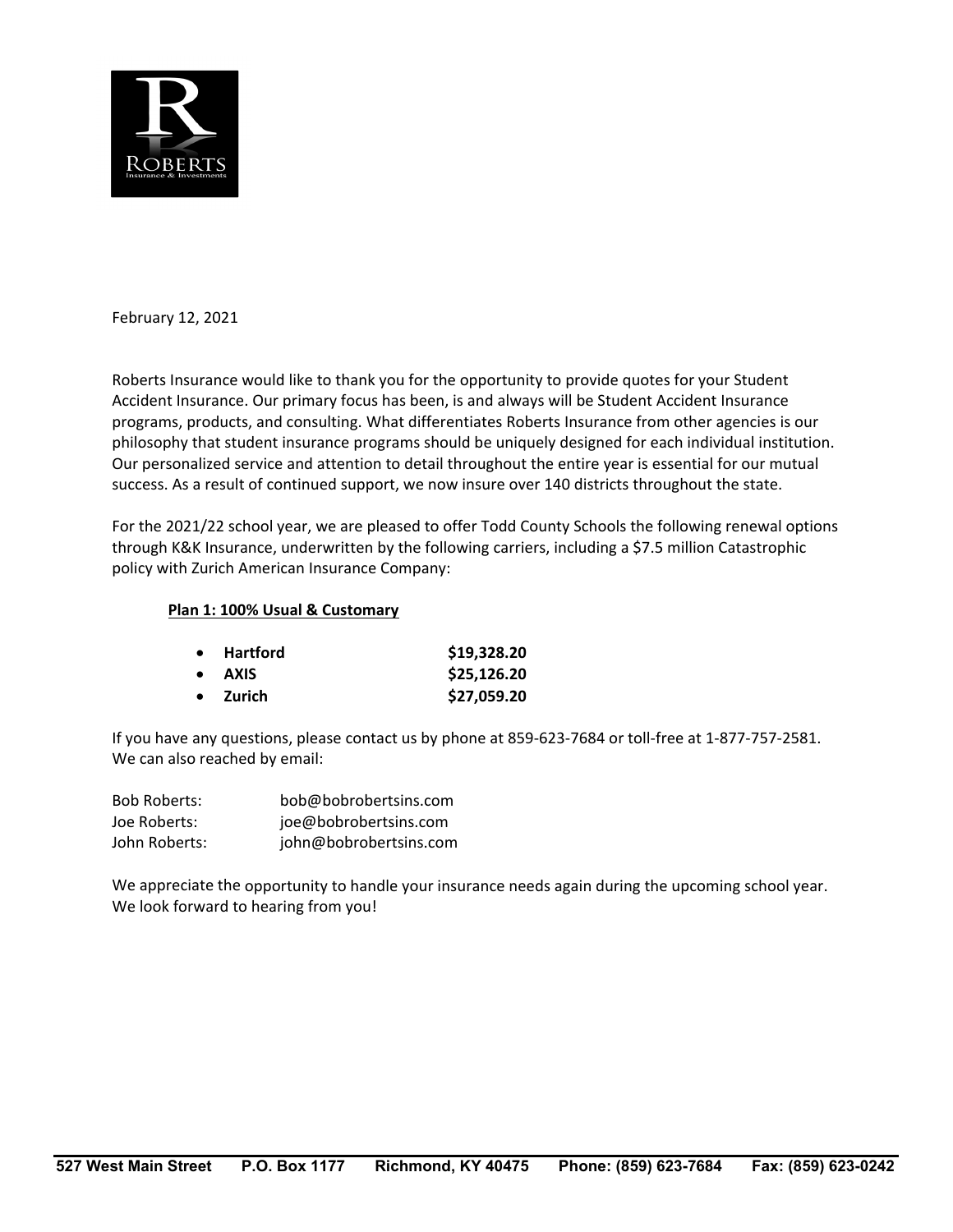# Kentucky Student Accident Plan #1 100% Reasonable Charges Plan

**Eligible Persons Are:** Means any person who is a registered student, teacher, and/or coach of the policyholder.

**Covered Activities:** This policy covers each Eligible Person during the policy period while he or she is: a) participating in school related activities; 1) sponsored by the Plan Sponsor; and 2) on the premises designated and supervised by the Policyholder; or b) traveling with a group in connection with the activities under the direct supervision of the Policyholder c) while participating as a member of a team in intramural, club or interscholastic competitive sports activities sponsored and supervised by the Policyholder.

| <b>ACCIDENT MEDICAL EXPENSE BENEFIT</b> | Class 1                         |
|-----------------------------------------|---------------------------------|
| Maximum Benefit Amount:                 | \$25,000 per Insured per Injury |
| Deductible:                             | \$0 per Insured per Injury      |
| <b>Benefit Percentage:</b>              | 100% of R&C                     |
| Loss Period:                            | 26 weeks                        |
| <b>Benefit Period:</b>                  | 2 year / 10 year for dental     |

## SCHEDULE OF BENEFITS

The Policy provides benefits for loss due to a covered Injury up to the Maximum Benefit of \$25,000 for each Injury. Provided that the treatment begins within 60 days from the date of the Injury, benefits will be payable for covered Medical Expenses incurred within two years from the date of the Injury up to the maximum benefit per service as scheduled below. Covered Expenses means the Medically Necessary and Reasonable Charges for services, supplies, and treatment provided or prescribed by a Physician for which an Insured Person is required to pay. Benefits are subject to all applicable conditions, exclusions and limitations and any deductible and coinsurance provisions shown. Benefits are limited to the amounts shown for specific services or supplies.

*Note: This Benefit is subject to the Exclusions and other provisions of the Policy. In addition, the following limitations apply.* 

#### **Felonious Assault Benefit**

Maximum Benefit Amount: \$10,000 Per Injury

100% of the amount otherwise payable for the covered loss.

Felonious Assault is defined as a physical attack by another person resulting in bodily harm. A physical attach is any lawful or unlawful use of force or

violence with the intent to cause bodily injury. The physical attack must be considered a felony or misdemeanor in the jurisdiction in which it occurs. See full policy language for further description of coverage.

#### **Crisis Management Benefit**

Maximum Benefit Amount:  $$10,000$  Per incident

 If an Insured is killed as a result of criminal violence while participating in a Covered Activity, We will pay up to \$10,000 to the Policyholder involved to assist in accessing outside counseling and other care they deem is needed by all affected Insured Person.

**R&C** = Reasonable Charges

| ACCIDENTAL DEATH AND SPECIFIC LOSS BENEFIT                    | <b>Class ALL</b> |
|---------------------------------------------------------------|------------------|
| Aggregate Limit of Liability:                                 | \$500,000        |
| Accidental Death Principal Sum:                               | \$10,000         |
| Specific Loss Principal Sum:                                  | \$10,000         |
| See the Specific Loss Benefit Provision in the Policy for any |                  |
| applicable benefit reduction in the Principal Sum.            |                  |

**This is a brief illustration of coverage offered through the K12 Student Athletic and Accident Insurance. The Master Policy issued will be the contract and will govern and control the payment of benefits. The Policy is a non-renewable one year term policy. The policy contains an Excess Provision for mandatory coverage. No benefits are payable for expense incurred that is paid or payable by other valid and collectible insurance. The Reasonable Charge is determined by comparing charges for similar services**  to a national database adjusted to the geographical area where the services or procedures are performed, by reference to the 75th percentile of Ingenix schedules. The Insured **Person may be responsible for the difference between the Reasonable Charge and the actual charge from the Provider.**